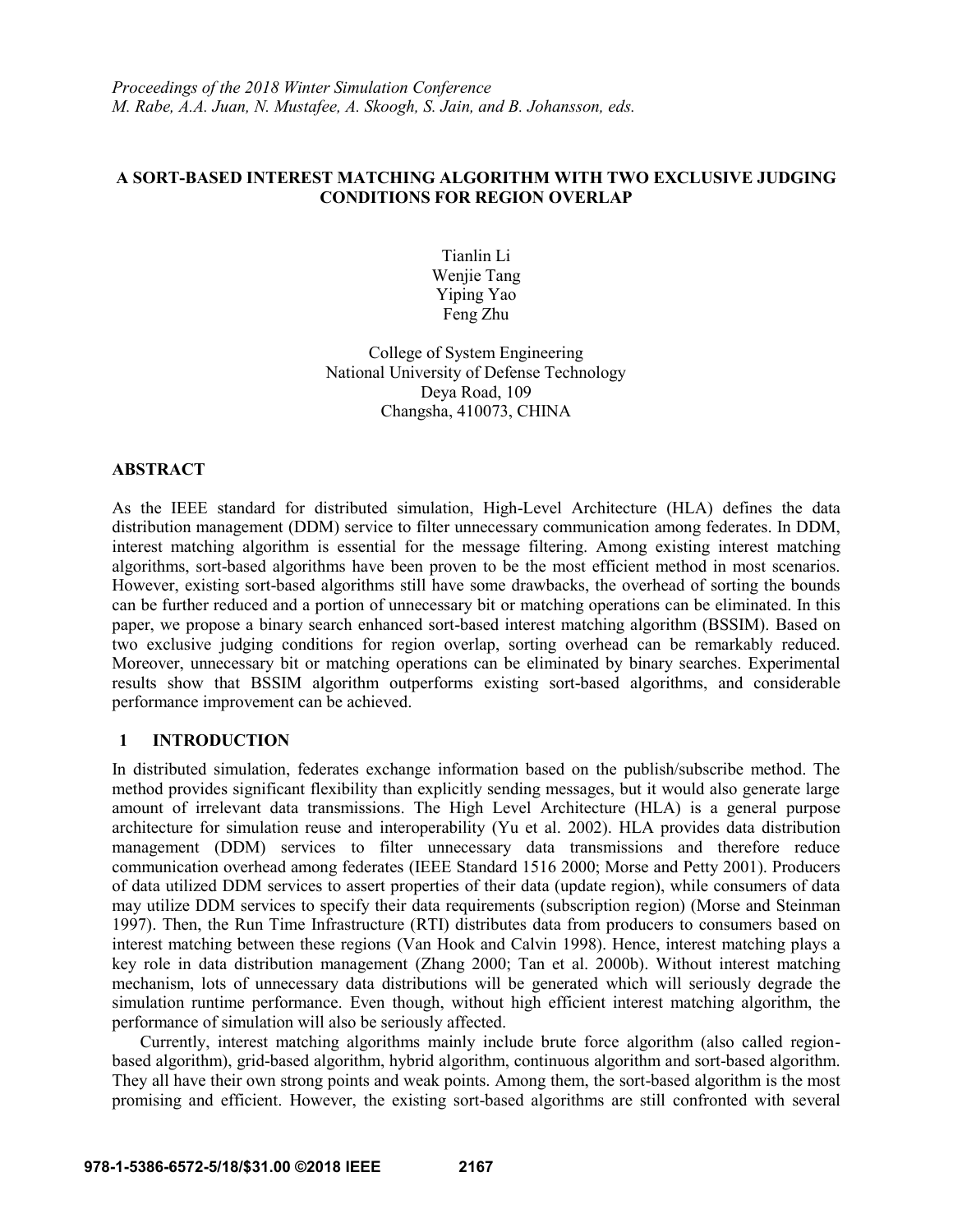major drawbacks. In such sort-based algorithms, there are two typical algorithms, they are proposed by Raczy et al and Pan et al (Raczy et al. 2005; Pan et al 2007). In this article, we call them Raczy's sortbased algorithm and Pan's algorithm. For simplicity, the number of update regions and the number of subscription regions are both assumed to be N. In Raczy's sort-based algorithm, the length of the bound list to be sorted is 4\*N, so sorting the bound list will occupy majority of overhead. Besides frequent bit operations will generate a lot of additional overhead during generating overlapping information. Similarly, in Pan's sort-based algorithm, the sorting overhead still accounts for a large portion, because there are 4 bound lists whose length is N to sort. What's worse, in the process of calculating which subscription regions intersect with an update region, the two sufficient and necessary conditions must be satisfied concurrently, meaning that additional matching computation and inaccurate matching results filtering operation should be introduced for exact matching results.

In this paper, we propose a binary search enhanced sort-based interest matching algorithm, aiming at reducing the sorting overhead and avoiding unnecessary bit operation. Based on a novel sufficient and necessary condition to judge interval overlapping, the size of the list to be sorted can be remarkably reduced compared with Raczy's and Pan's proposed sort-based algorithm. Moreover, by means of binary searches, additional bit operation can be eliminated. Comparing to the sort-based algorithm proposed, the sufficient and necessary conditions only need two steps to obtain the final overlapping information for each dimension, and the most important is that each step can obtain exact overlapping result, with no additional operations. Hence there is no need to calculate the intersection to filter the wrong matching information, reducing considerable computation complexity compared with Pan's sort-based algorithm.

The rest of the paper is organized as follows. Section 2 introduces several existing interest matching algorithms. Section 3 describes our proposed interest matching algorithm in two aspects, static matching and dynamic matching. Section 4 describes the experiments and analysis of the results. Section 5 concludes the whole paper and overviews the future work.

# **2 RELATED WORKS**

This section mainly introduces existing interest matching algorithms, brute force, grid-based, hybrid and sort-based algorithm, and analyzes their advantages and disadvantages.

# **2.1 Brute force algorithm**

Brute force, also known as region based, compares update region with subscription region one by one to obtain the overlap information. This approach can achieve exact matching results, while the computation complexity is  $O(N^2)$ .

# **2.2 Grid-based algorithm**

In Grid-based algorithm, the interest space is divided into grids, so all update regions and subscription regions are mapped to one or several grids (Tan et al. 2000a; Berrached et al. 1998). This algorithm considers the regions in the same grid intersect with each other. This algorithm is high efficient, while the matching result is not exact.

# **2.3 Hybrid algorithm**

Hybrid algorithm is the combination of brute force and grid-based algorithm (Tan et al. 2000c). On the basis of grid-based algorithm, brute force approach is applied for each grid to obtain the exact matching results. When the number of grids is G, the cost of the algorithm is  $O(N^2/G)$ . However, G value is difficult to choose in real simulation, because the number of regions, the distribution of update and subscription regions and the size of interest space are uncertain and complicated.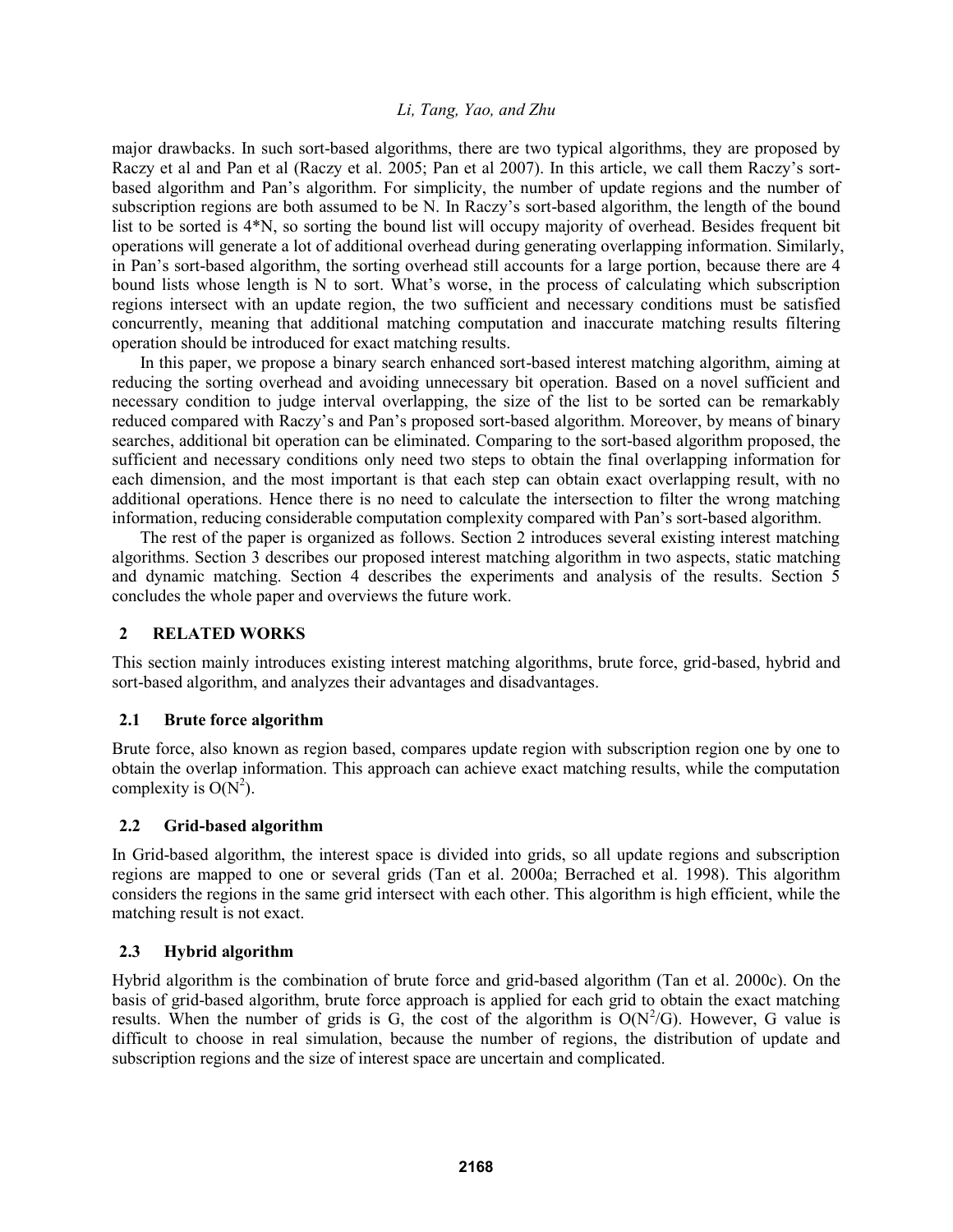### **2.4 Sort-based algorithm**

Sort-based algorithm proposed by Yu Jun et al uses the idea of sorting bounds of regions to obtain overlap information (Yu et al. 2002). For each dimension, all the upper and lower bounds of update and subscription regions are put into list L, so the length of L is 4\*N, assuming the number of update and subscribe region both are N. Next, L is sorted in ascending order. When N is large, the sorting overhead cannot be ignored. Then traverse L and remove a bound value from the queue each time. When the value is the lower bound of update region Ui, then put the id of Ui into set UpdateSet. If the value is the lower bound of subscription region Si, then put the id of Si into SubscribeSet. When the value is the upper bound of update region Ui, then remove the id from UpdateSet, and Ui intersect with all the subscription regions in SubscribeSet. It is same for the upper bounds of subscription regions. In this way, overlap information can be obtained. Bit array operation is introduced to accelerate the insertion and removal of elements for UpdateSet and SubscribeSet.

Raczy et al also proposed a sort-based matching algorithm, which is similar to the sort-based algorithm described above (Raczy et al. 2005; Raczy et al 2002). The difference is that there exists an N\*N bit matrix M used to maintain and store the overlap information. Through operating the sorted queue and changing the values in M, the final overlapping information can be obtained. In Raczy's sort-based algorithm, sorting the bounds of regions and large number of bit operations will generate a lot of additional overhead, which means that there is still some potential to improve the performance of sortbased interest matching algorithm. When there is no overlapping or the number of overlapping is less, sorting the bounds occupies large majority of matching time (Yu et al. 2002). Through shortening the length of bound list can obviously reduce the sorting time. Besides, bit operation is introduced to acquire the overlapping relationship when operating the sorted bound list in each dimension. Frequent bit operations will generate large amount of overhead. In worst case, when every subscription region intersect with every update region, the bit operation will result in additional  $O(N^2)$  computation complexity.

The above two sort-based algorithms all have  $O(N^2)$  storage requirement, which will be limited when N is very large. To reduce the storage overhead, Ke Pan et al also proposed an efficient sort-based algorithm to reduce the storage overhead (Pan et al. 2007). In Pan's sort-based algorithm. They introduced two parameters, maximum update region range size (maxURRS) and maximum subscription region range size (maxSRRS), to construct new sufficient and necessary conditions to judge region overlap. The computation complexity is  $O(maxRS/D_{UB} * N^2)$ . maxRS is the maximum range size of all regions, and  $D_{\text{UB}}$  is the size of the routing space. Thus the performance of this algorithm depends on maxRS/ $D_{\text{UB}}$ . When the ratio is small, the algorithm is more efficient. However, when the ratio becomes larger, the performance may become worse. This condition limit the efficiency and generality of the algorithm, which is only suitable for large spatial space. Besides, Pan's sort-based algorithm should sort four bound lists and the sorting overhead will be O(4NlogN) for static matching. Besides, in the process of calculating which subscription regions intersect with an update region, the two sufficient and necessary conditions must be satisfied concurrently, meaning that there are three steps to determine the final overlapping information for each dimension. The first step is to choose the subscription regions satisfying the first condition, and the second step is to choose subscription regions according to the second condition, then calculate the intersection to obtain the exact results, meanwhile some additional matching computation is introduced. Binary search is scheduled when mapping the upper bound or lower bound of update regions onto the lower bound list and upper bound list of subscription regions, while in our proposed algorithm, binary search is directly used to obtain overlapping information.

### **3 BSSIM ALGORITHM**

This section will describe BSSIM algorithm in detail, and provide theoretical analysis of computation complexity. For simplicity, we only focus on how our proposed algorithm works in one dimension.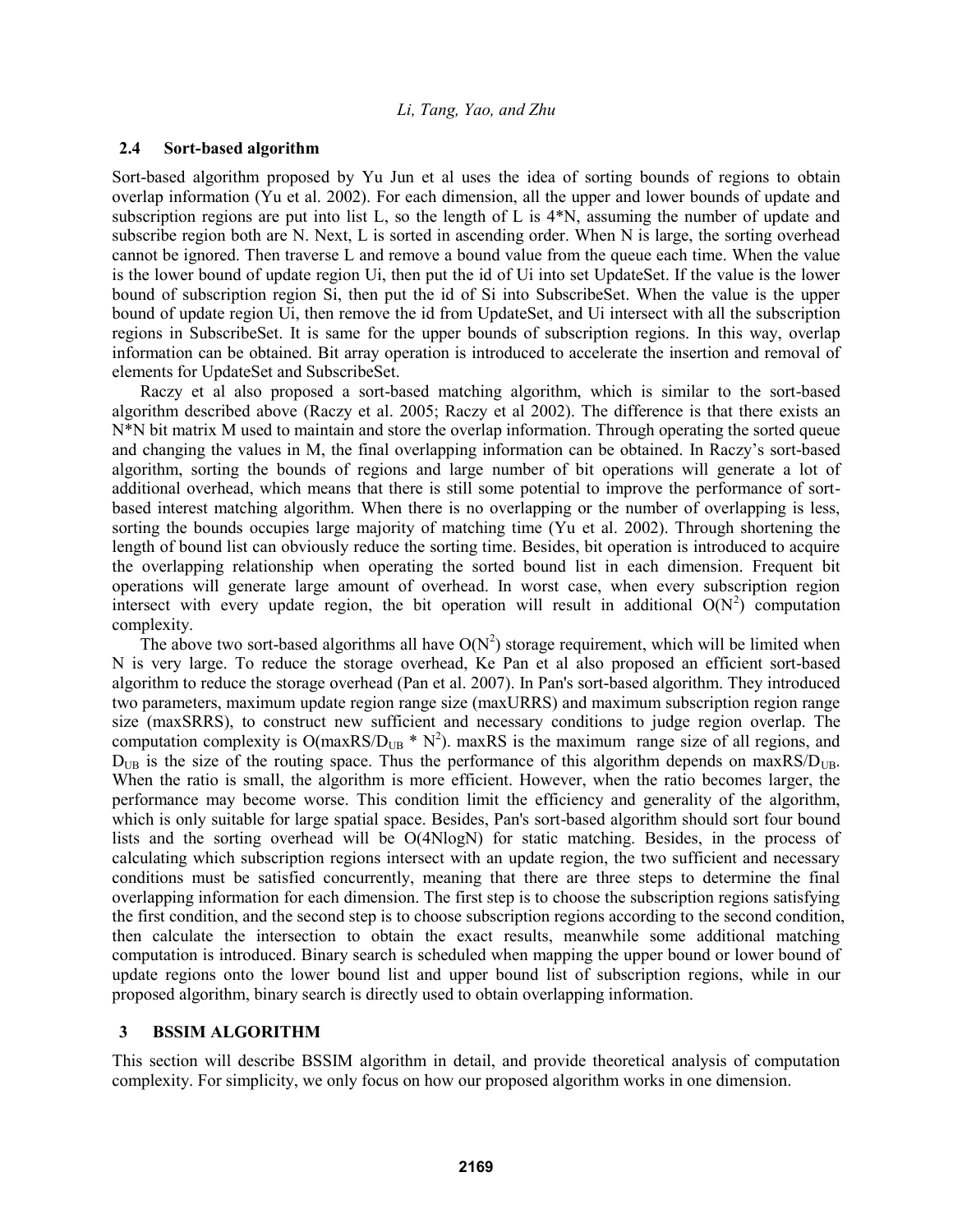*Li, Tang, Yao, and Zhu*



Figure 1: Total overlapping cases between two regions.

#### **3.1 Two Exclusive Judging Conditions for Region Overlap**

The common way to judge the overlap relationship of two regions is to compare their upper and lower bounds. For example, there are two regions, update region U and subscription region S. The range of region U is  $[U_{LB}, U_{UB}]$ , and S is  $[S_{LB}, S_{UB}]$ . As shown in Figure 1, there are total four cases when U intersects with S. In fact, they can be further categorized into two cases, one is that the lower bound of U locates in S, the other is that the lower bound of S locates in U. According to this observation, we provide two exclusive judging conditions to determine region overlapping relationship. The two conditions are independent, each one of them can be used for judging the overlapping information. Hence, two regions will intersect with each other when one and only one of the two exclusive conditions is satisfied.

$$
U_{LB} \in [S_{LB}, S_{UB}). \tag{1}
$$

*or*

$$
S_{LB} \in [U_{LB}, U_{UB}) \,.
$$
 (2)

According to above conditions, to obtain the overlapping information in one dimension, the core work is to determine the lower bounds of which update regions locate in each subscription region and lower bounds of which subscription regions locate in each update region. Hence, calculating overlapping information between regions is translated into calculating the overlapping information between all update (subscription) lower bound values with each subscription (update) intervals. Sorting the lower bounds can efficiently reduce the workload of determining which lower bounds of subscription (update) regions locates in each update (subscription) region. These two conditions are more suitable for sort-based algorithm. Firstly, only two lower bound lists need to be sorted, update region lower bounds list and subscription region lower bounds, so the sorting overhead is reduced. Besides, this method need less comparison operation compared with the algorithm proposed by Ke Pan et al.

In summary, the judging conditions for region overlap built the foundation of the BSSIM algorithm. Comparing to the sufficient and necessary conditions proposed be Ke Pan et al, our proposed necessary and sufficient conditions have more advantages. Binary search can be used to obtain overlap information directly. Besides the sorting overhead is reduced significantly. It also can avoid bit operations in Raczy's sort-based algorithm and unnecessary matching operations in Pan's sort-based algorithm.

### **3.2 Algorithm Description**

Based on the two conditions for calculating overlapping information, the core work of BSSIM algorithm is to acquire the overlapping information between all lower bounds of update (subscription) regions and subscription (update) regions for each dimension. That is to say, for each update region we should determine the lower bounds of which subscription regions locate in this update region, satisfying condition (2). And for each subscription region we should determine which lower bounds of update regions locate in this subscription region, satisfying condition (1). For each dimension, when all the lower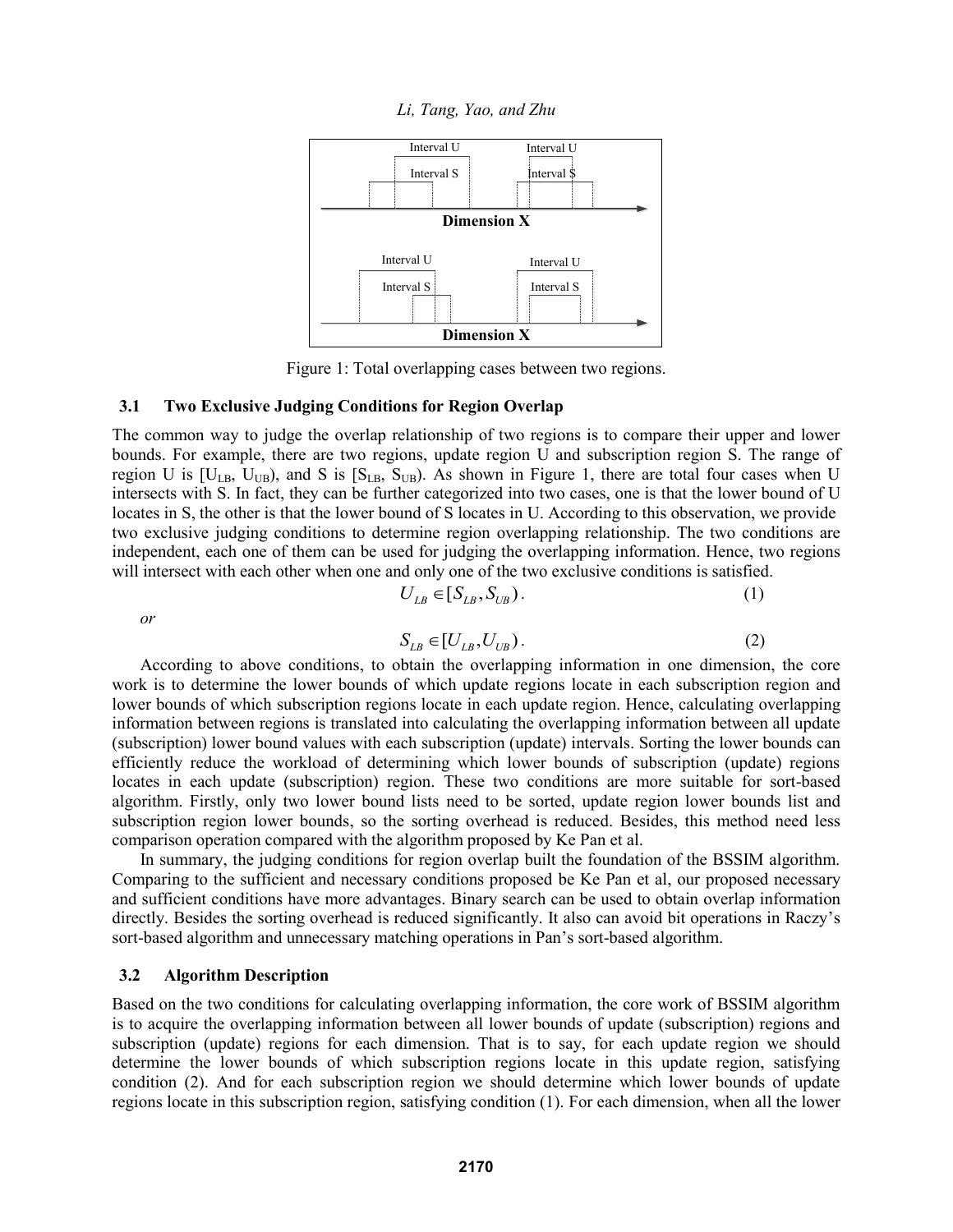bounds of update (subscription) regions have been compared with all the subscription (update) regions, the overlapping information for this dimension can be obtained. Through calculating the intersection of the overlapping results of all dimensions, we can get the final matching information.

Before calculating the overlapping information, some preparation work is necessary. First, sorting lower bounds of regions can accelerate the efficiency of acquisition on overlapping information. Hence, all lower bounds of update regions and subscription regions are sorted independently in ascending order. Then we can obtain 4 bound lists, as shown in Figure 2, they are SL, SU, UL, UU. SL stores all the lower bounds of subscription regions in ascending order, and SU list stores the corresponding upper bounds. Similarly, UL and UU are used to store the bounds of all update regions. Besides, two auxiliary lists are used to store corresponding update region id and subscription id respectively.



Figure 2: Four lists, SL, SU, UL, and UU.

Based on the judging conditions, binary search method is introduce to obtain overlap results quickly. Given that the lower bound list have been sorted, binary search becomes the best choice for determine which lower bounds of one update (subscribe) locate in one subscribe (update) region. Here we take an update region U as an example. When calculating which subscription region lower bounds locate in U, we should know the position when mapping the lower bound and upper bound of the update region onto the bound list SL. Here two parameters, comparison index upper limit (CIU) and comparison index lower limit (CIL), are introduced to represent the position. The core work of our proposed algorithm is translated into calculating CIL and CIU values. As shown in Figure 3, CIL and CIU of region  $[UL_0, UU_0]$ are 2 and 5, similarly, CIL and CIU of interval  $[SL_0, SU_0)$  are 0 and 1. For a update region U, CIL denotes the minimum index of the lower bounds that overlap with U, while CIU denotes the maximum index of the lower bounds that overlap with U. Therefore, region  $[SL_2, SU_2)$ ,  $[SL_3, SU_3)$ ,  $[SL_4, SU_4)$  and  $[SL_5, SU_5)$ overlap with  $[UL_0, UU_0)$ , while  $[UL_0, UU_0)$  and  $[UL_1, UU_1)$  overlap with  $[SL_0, SU_0)$ . When all CIL and CIU values for all update and subscription regions are obtained, the overlap information for each dimension can be obtained.

Hence, the second step is to calculate CIL and CIU values for each update and subscription region for each dimension. In view of list SL and UL have been sorted, CIL values can be easily obtained by comparing values in SL with values in UL. When calculating CIU value for a region, if comparing the region's upper bound with values in SL or UL one by one, calculating CIU values for N regions will generate  $\widehat{O}(N^2)$  computational complexity in the worst case. Therefore, we introduce the binary search method to find CIU values efficiently. Binary search method can help locating CIU value quickly with O(lgN) overhead. Considering that the CIL value for a region has been determined, so the searching range for binary search is reduced to [CIL, N]. Here, when CIL value are becoming larger, the search range [CIL, N] is becoming smaller and the cost of calculating CIU becomes smaller, less than O(logN). Then the computational complexity of calculating a CIU value is O(logN) in the worst case.

The last step of our proposed algorithm is to generate the overlapping information. For each dimension, there is a M\*N bit matrix used to store the overlapping information. M stands for the number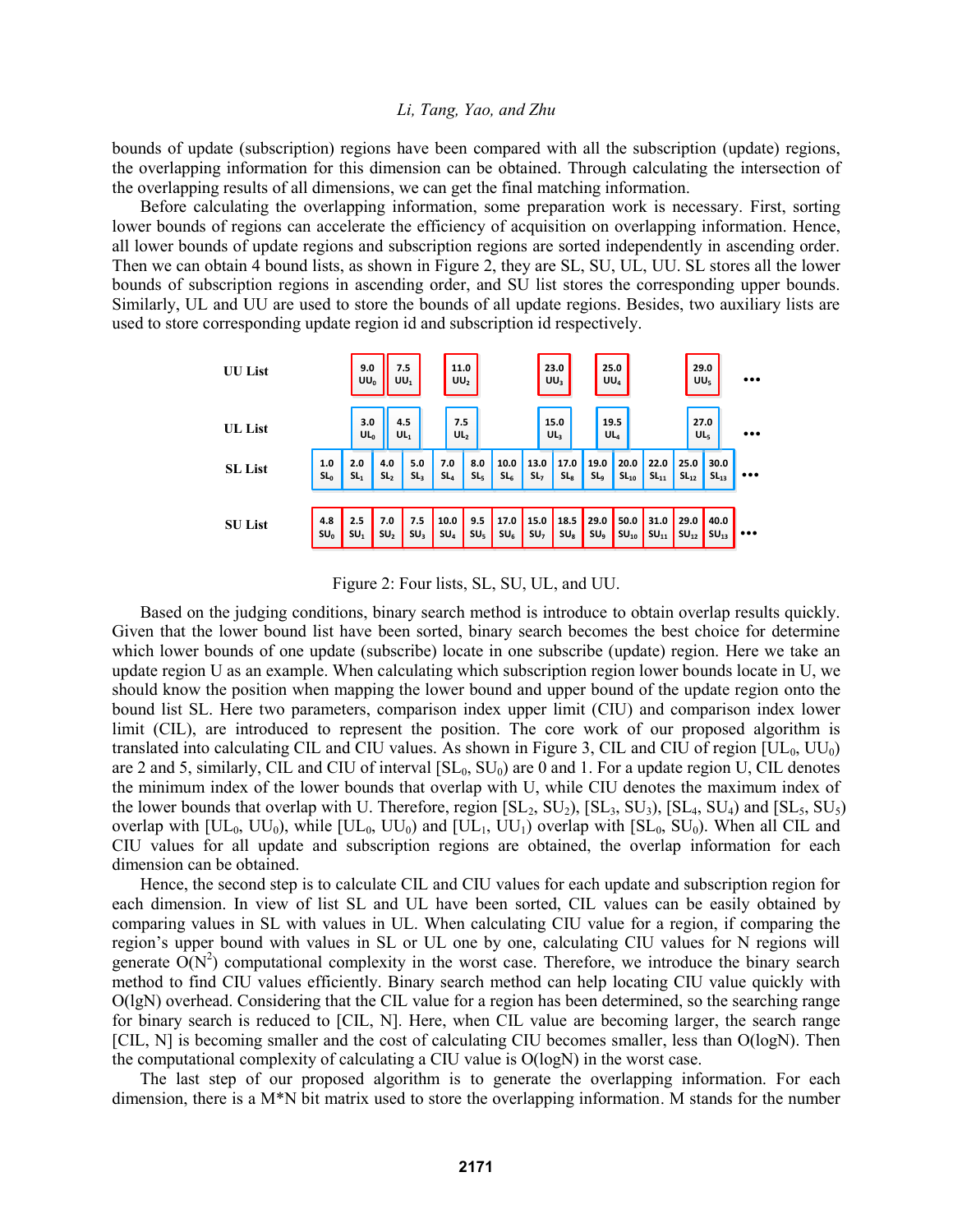of update regions and N is the number of subscription regions. Each update region corresponds to one row, and each subscription region corresponds to one column. Each value represents an overlapping relation between a update and subscription region. All values of the matrix are initialized as 0. When a update region overlaps with one subscription region, the corresponding bit is set as 1, used to store the overlapping information. When the CIL and CIU values for each update and subscribe region have been determined, so the values in the bit matrix can be assigned as 1 according to CIL and CIU values. Therefore the bit matrix can contain the overlapping information for one dimension. When all dimensions are finished, Calculating the intersection of all bit matrices can obtain the final overlap information.



Figure 3: Calculating CIU values with binary search.

In summary, the procedure of BSSIM algorithm for static matching can be summarized as three phases. As shown in Figure 4, the first phase is sorting lower bounds of all update and subscription regions independently (step 3-5). The second phase is to calculate CIL and CIU values for each update and subscription region (step 6-11). Last phase is the assignment of bit matrices to generate overlap information based on CIL and CIU values (step 12-14).

```
BSSIM(Update, Subscription, M, N){
   1. for each dimension d
   2. initialization of bit matrix Matrix[d], all element is 0;
   3. insert lower bounds of Update regions into UL[d];
   4. insert lower bounds of Subscription regions into SL[d];
   5. quicksort UL[d], SL[d];
   6. initialize UpdateCIL[d][M] by comparing UL[d] and SL[d];
   7. initialize SubscribeCIL[d][N] by comparing SL[d] and UL[d];
   8. for each update region u
   9. binary search in SL[d] to initialize UpdateCIU[d][u];
   10. for each subscription region s
   11. binary search in UL[d] to initialize SubscribeCIU [d][s];
   12. update bit matrix Matrix[d] according to UpdateCIL[d] and UpdateCIU[d];
   13. update bit matrix Matrix[d] according to SubscribeCIL[d] and SubscribeCIU[d];
   14. calculating the intersection of all bit matrices of each dimension;
}
```
# Figure 4: Procedures of BSSIM for static matching.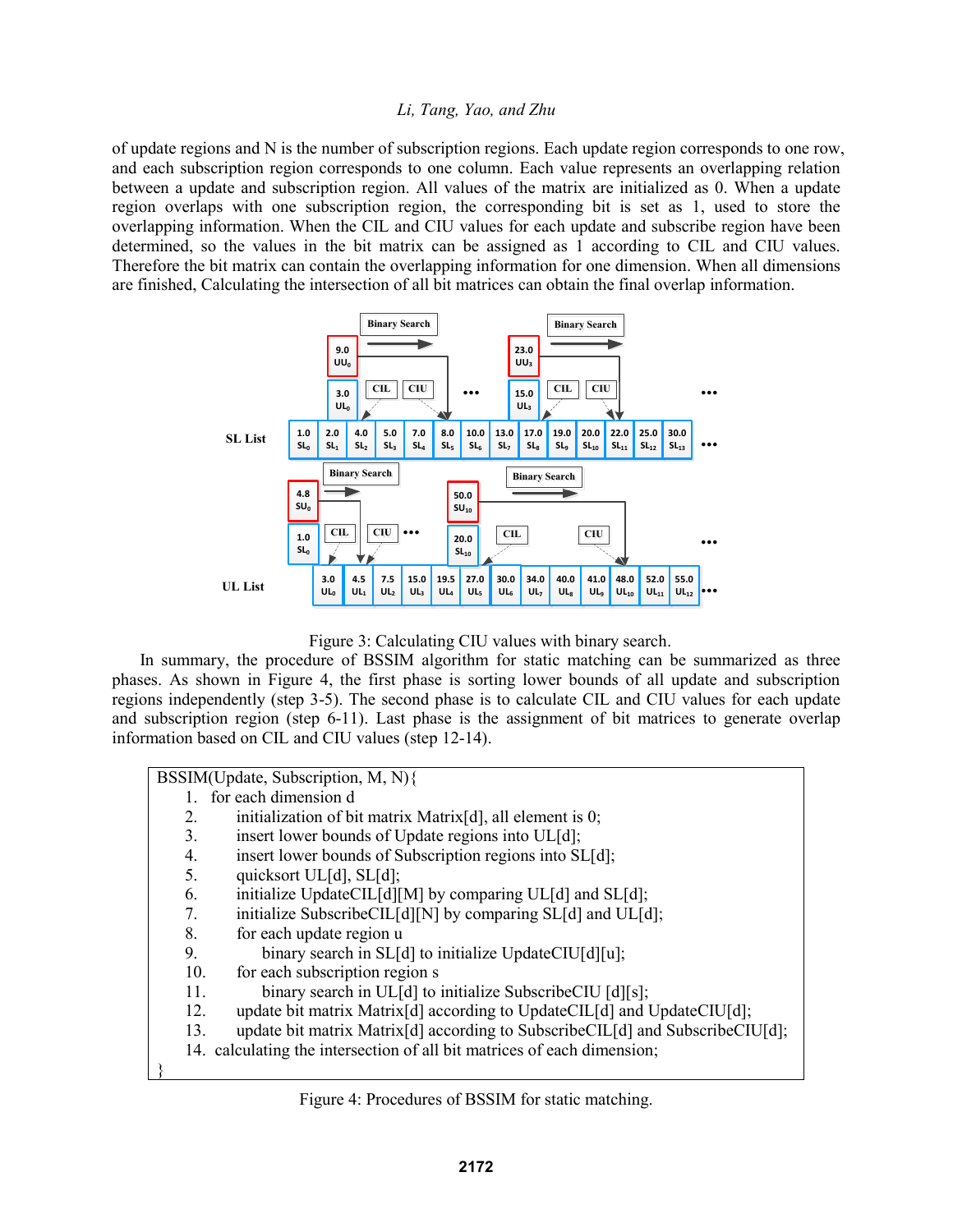All above is the algorithm description for static matching, when coming to dynamic matching, that is to say, when an update or subscription region has changed, how BSSIM algorithm works. In Raczy's sortbased algorithm, all matching relationships between update and subscription regions should be recalculated again when one update or subscription region changes. While in BSSIM algorithm, there is no need to re-calculate the interest matching information for every update and subscription regions, we only need to calculate the overlapping information for the changed regions again.

For example, when an update region changes, the original overlapping information of this region is removed, all the values of the corresponding row in the bit matrix are set to 1. Then binary search method is used to calculate the CIL and CIU value for the changed update region through comparing the lower and upper bound with SL bound list. Now we can determine that the lower bounds of which subscription regions locate in the changed update region. However, this is not enough according to the judging conditions for region overlap described above. Next, we should calculate out in which subscription regions that the lower bound of changed update region R locates. In the view of Pan's sort-based algorithm, we also introduce two parameters, maxURRS and maxSRRS, representing the maximum update region range size and maximum subscription region range size. However, these two parameters are used in a different way. They are used to quickly calculate out which subscription regions contains the lower bound of the changed update region R. As shown in Figure 5, maxURRS and maxSRRS can confine the left comparison scope, binary search is used to acquire the right comparison scope exactly. Through this way, the comparison overhead for dynamic matching can be reduced in a large degree. In Figure 5, the maxSRRS is 30.0, so  $UL_0$  should compare with the SU values whose corresponding SL value is no less than  $(UL<sub>0</sub> - maxSRRS)$ . Otherwise, there is no need to compare UL value with the SU values. Compared with Pan's sort-based algorithm, the dynamic matching method of BSSIM is more suitable for large spatial environment.



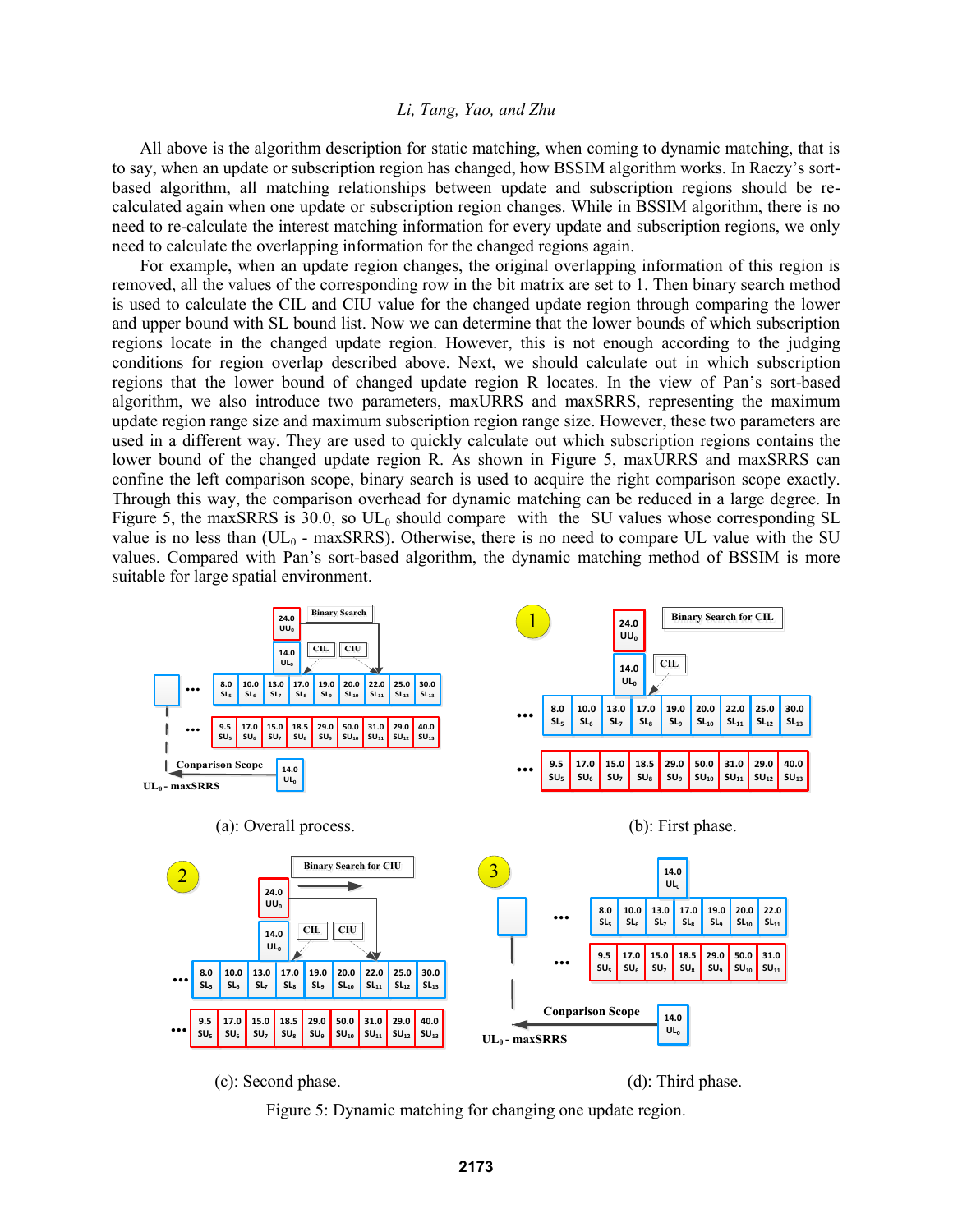## **3.3 Complexity Analysis**

To analyze the computation complexity of BSSIM algorithm for static matching, for simplicity, we suppose there are N update regions and N subscription regions. Sorting N update regions and N subscription regions with quick sort method requires about O(2NlogN). While in the Raczy's sort-based algorithm, sorting the bounds requires about  $O(4N\log(4N))$ , Pan's sort-based algorithm need  $O(4N\log N)$ computation complexity. Calculating CIL values for N update regions and N subscription regions requires O(N) computation complexity. Calculating CIU values using binary search requires O(NlogN) in worst case. The search range of binary search method for calculating a CIU value is [CIL, N]. It is obviously that CIL values can be changes from 0 to N, so the computation complexity for calculating CIU values will be  $O(N \log N - N)$  in normal conditions. The computation complexity for generating the final overlapping information in each dimension depends on the exact matching numbers. In total, the computation complexity of BSSIM algorithm is O(NlgN), but better than the O(NlgN) of Raczy's and Pan's sort-based algorithm.

When coming to dynamic matching, for simplicity, we suppose that only one update region has changed. First step is to remove the original overlapping information about this region, the computation complexity depends on the number of subscription regions overlapping with the changed update region. Second step is to calculate CIL value for this region with binary search method, because the lower bound list has been sorted, so calculating CIL value will require O(logN) computation complexity. The third step is to calculate CIU value, through binary search the cost is less than O(logN). Then comparing the upper bound value of the changed update region with the subscription region upper bounds limited by CIL value and  $(UL_0 - \text{maxSRRS})$  value. In total, the computation complexity for dynamic matching will be  $O(logN)$  in normal conditions, and  $O(N)$  in worst case.

#### **4 EXPERIMENT RESULTS**

In this section, several experiments are constructed to compare our proposed algorithm with Raczy's and Pan's sort-based algorithm. Gary Tan et al introduced the concept of overlap rate to verify algorithm efficiency, which represents the ratio of total update and subscription regions to the routing space. Therefore overlap rate is also used as an experimental parameter. At this time, overlap rate is the ratio of the total length of update and subscription regions to the length of interest space. In the below formula, I is the region length, L stands for the length of the interest space. The length of all regions is same and fixed, but the lower bounds of all regions are distributed in the interest space uniformly. When the overlap rate and number of regions are determined, the length of interest space can be determined.

$$
overlap\ rate\ =\ \frac{\sum_{i=1}^{N}I_i}{L}
$$

Different overlap rates are utilized to construct more comprehensive experiments, in order to fully verify the efficiency of the algorithm. There are 3 overlap rates, namely 0.01, 1 and 100, represent low overlap rate, medium overlap rate and high overlap rate respectively. The number of update and subscription regions extends from 4000 to 40000 in incremental steps of 4000. In each experiment, the experiment program uses Raczy's sort-based, Pan's sort-based algorithm and BSSIM algorithm to calculate the overlap information between update and subscription regions using same data set independently. Then modify the data set and repeat the program for 100 iterations and calculates the average performance for the 100 iterations.

#### **4.1 Static Matching**

As shown in Figure 6, our proposed BSSIM algorithm is not obviously affected by the overlap rate. In fact, according to analysis in previous section, the time complexity is not affected by the overlap rate. At different overlap rates, our algorithm always performs much better than Raczy's and Pan's proposed sortbased algorithm when the number of update and subscription regions changes from 4000 to 40000. About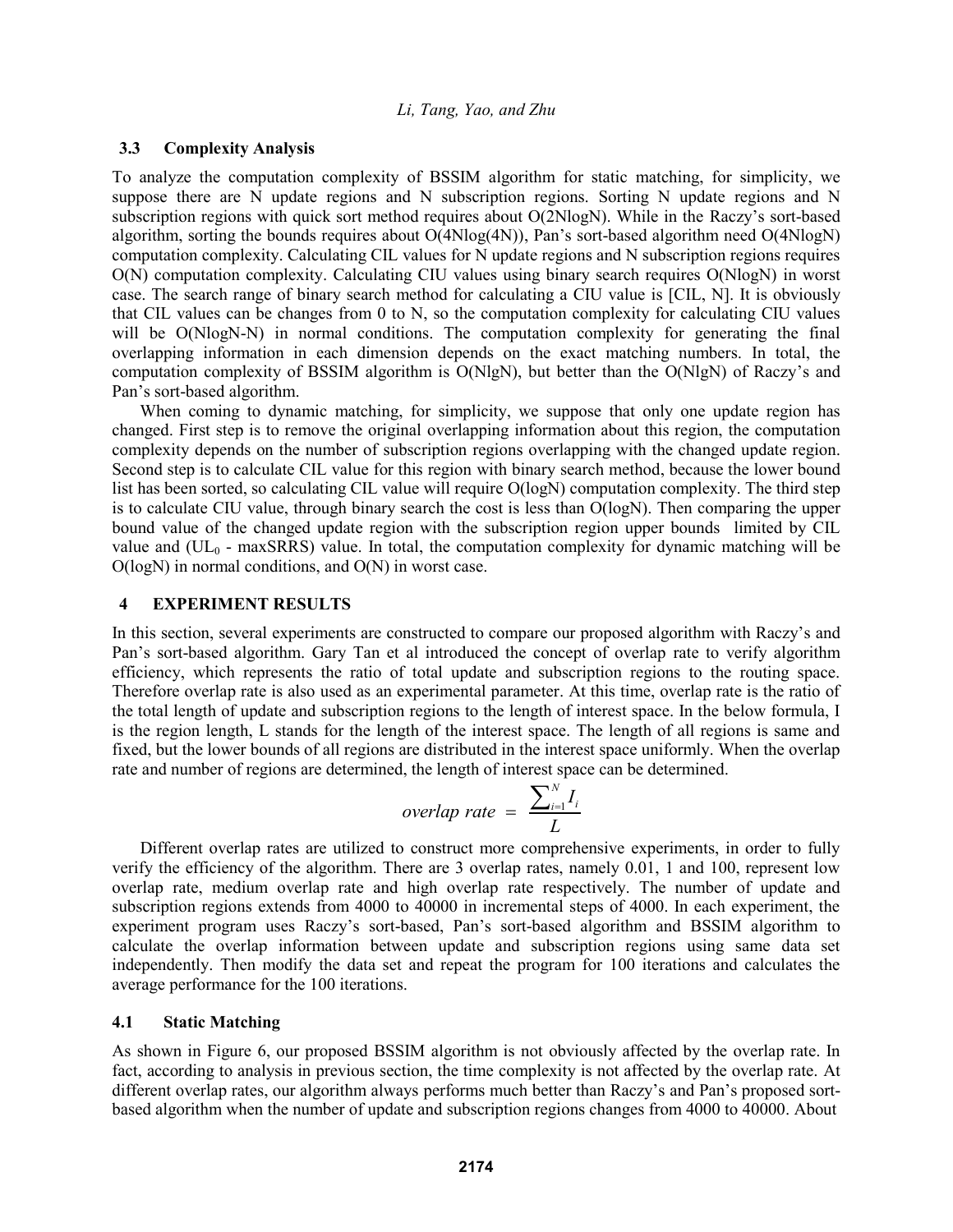

*Li, Tang, Yao, and Zhu*

Figure 6: Performance comparison for static matching.

82%-129% performance improvement compared with Raczy's proposed sort-based algorithm and 57%- 117% performance improvement compared with Pan's proposed sort-based algorithm can be achieved at different overlap rates.

There are two main reasons why our proposed algorithm can take such a big superiority for static matching. One reason is the reduction of sorting overhead. In Raczy's proposed sort-based algorithm the length of bound list is 4\*N, so the computation complexity of sorting bound list is O(4Nlog(4N)), when N is large, sorting bound list will occupy a large proportion of overhead. Similarly in Pan's proposed sortbased algorithm, there are for bound lists to sort, the sorting cost is O(4NlogN). While in our proposed BSSIM algorithm, there only two lower bound list to be sorted. The sorting computation complexity is O(2NlogN). Hence, our proposed BSSIM algorithm have advantages in sorting, especially when the sorting occupies a large proportion of computational overhead in practice. The other reason is that when generating overlap information, Raczy's proposed sort-based algorithm introduces a large number of bit operations. The length of the bit array is  $N$ , and all the  $N$  bits are operated at the same time. So large proportion of bit operations are unnecessary which will introduce a lot of overhead. In Pan's proposed algorithm, there are two sufficient and necessary conditions for overlapping. To prove the overlapping information between two regions, the two conditions must be satisfied at the same time. However, single condition will generate some wrong overlapping information which will introduce large amount of overhead. In our proposed BSSIM algorithm, on one hand we avoid the frequent bit array operations. On the other hand, our proposed sufficient and necessary conditions will not generate wrong overlapping information. Anyone of the conditions can obtain exact overlapping relationship.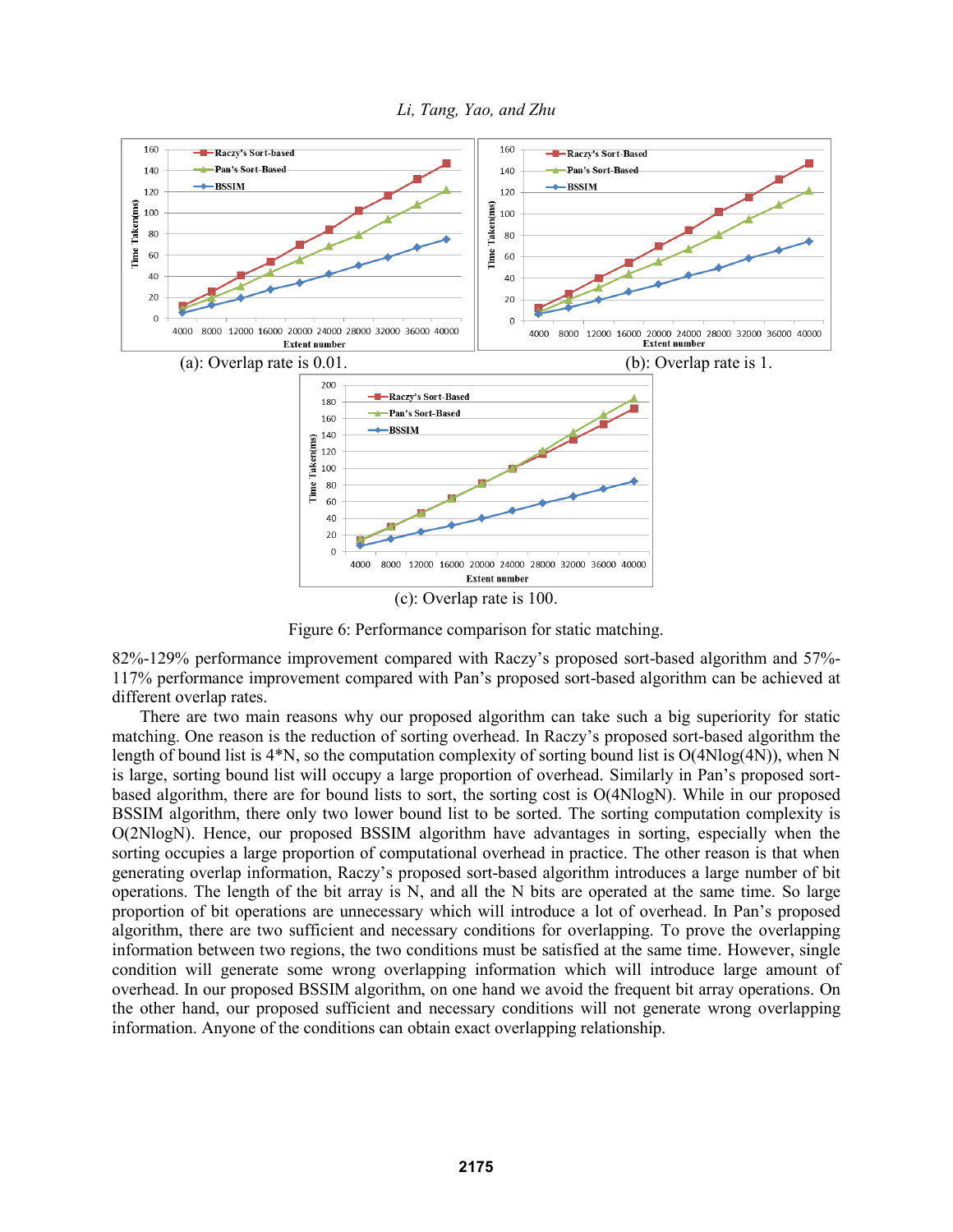# **4.2 Dynamic Matching**

Dynamic matching means that re-calculating the matching information when one or several update or subscription regions have changed. As shown in Figure 7, to validate the efficiency of our proposed algorithm for dynamic matching, we compare it with two other algorithms, they are region-based algorithm (brute force algorithm), Pan's sort-based algorithm. Raczy's proposed sort-based algorithm cannot deal with dynamic matching of a selective region modification without repeating the static matching of all regions, which is very costly (Pan et al 2007). So in dynamic matching experiments, we don't compare BSSIM algorithm with Raczy's proposed sort-based algorithm.



Figure 7: Performance comparison for dynamic matching.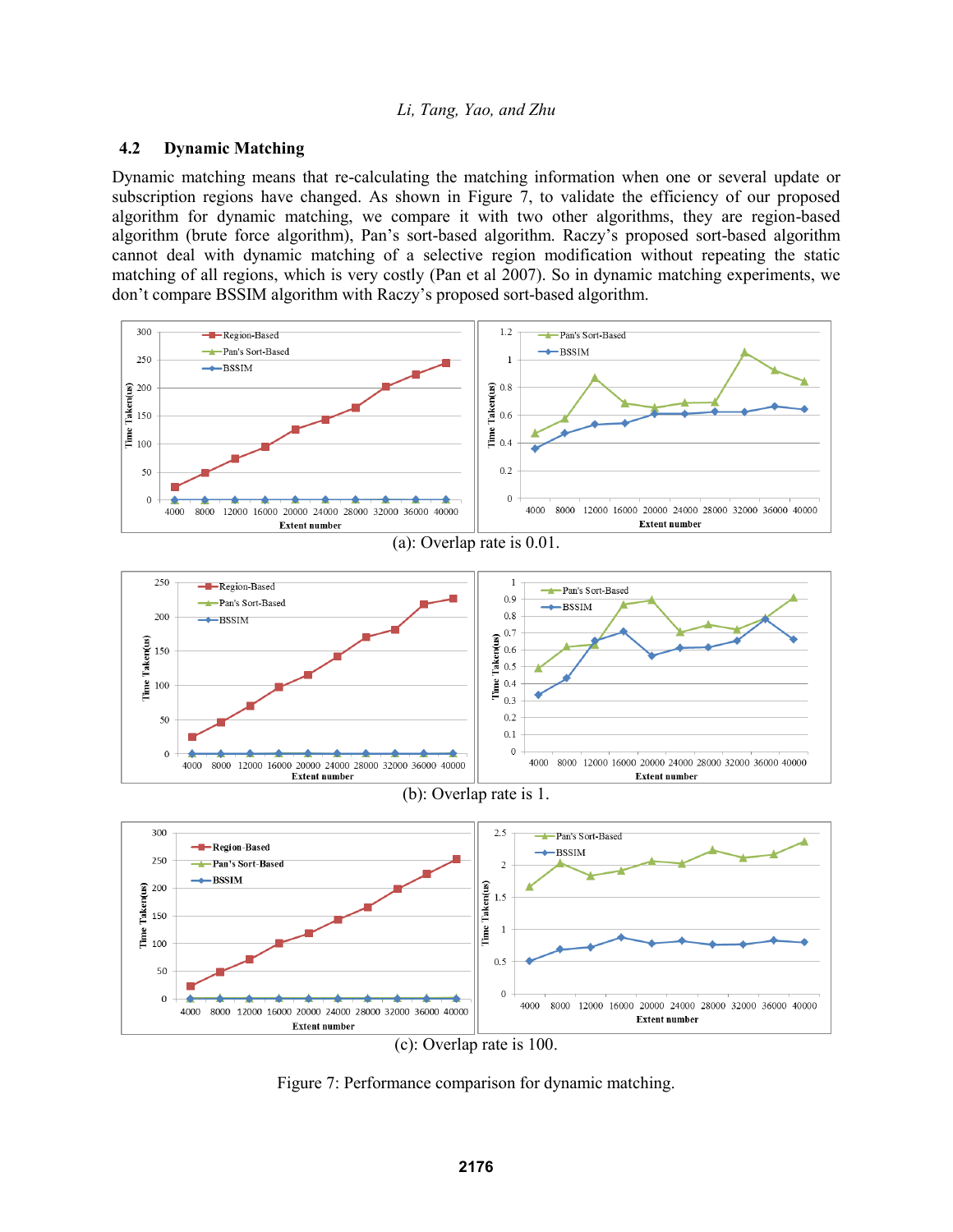In the experiments for dynamic matching, we only consider the condition that only one update region will change. At the same time, the 3 overlap rates (0.01, 1 and 100) are used to construct different overlapping scenarios. First, three algorithms are used for static matching to obtain matching results, then change one update region, re-calculate the overlapping information. We can recognize that our proposed algorithm outperforms Pan's sort-based algorithm at different overlapping rates and different extent numbers. Especially when the overlap rate is 100, the performance improvement can be 200%, because Pan's sort-based algorithm will generate large amount of unnecessary overlapping information in high overlap rate, and filtering the wrong matching information will cost a lot.

# **5 CONCLUSION AND FUTURE WORK**

In this paper, we proposed a binary search enhanced sort-based interest matching algorithm (BSSIM) with two exclusive judging conditions for region overlap. Based on the conditions, binary search can efficiently obtain the overlapping information without unnecessary bit operations and additional comparison operations. Besides, the sorting overhead is remarkably reduced through reduce the number or length of bounds list to be sorted. Experimental results show that BSSIM algorithm outperforms the sort-based algorithm at different overlap rates and extent numbers.

Next, our proposed algorithm will be applied to multidimensional scenarios, and more experiments should be done to optimize BSSIM algorithm for dynamic matching in more complex situations.

### **ACKNOWLEDGEMENTS**

This work was supported by the National Natural Science Foundation of China under Grant (No. 61702527).

### **REFERENCES**

- Berrached, A., M. Beheshti, and O. Sirisaengtaksin. 1998. "Evaluation of Grid-based Data Distribution in the HLA". In *Proceedings of the 1998 Conference on Simulation Methods and Applications*, November  $1^{th}$ -3<sup>th</sup>, Orlando FL, 209-215.
- IEEE Standard 1516 (HLA Rules), 1516.1 (Interface Specification) and 1516.2 (Object Model Template). Sep. 2000.
- Morse, K. L. and J. S. Steinman. 1997. "Data Distribution Management in the HLA Multidimensional Regions and Physically Correct Filtering". In *Proceedings of the 1997 Spring Interoperability Workshop*, March, paper no. 97S-SIW-052.
- Morse, K. L. and M. D. Petty. 2001. "Data Distribution Management Migration from DoD 1.3 to IEEE 1516". In *Proceedings of the 5th IEEE International Workshop on Distributed Simulation and Real Time Applications*, August, 58-65.
- Pan, K., S. J. Turner, W. Cai, and Z. Li. 2007. "An Efficient Sort-Based DDM Matching Algorithm for HLA Applications with a Large Spatial Environment". *21st International Workshop on Principles of Advanced and Distributed Simulation*. San Diego, USA.
- Raczy, C., J. Yu, G. Tan, T. S. Chuan. 2002. "Adaptive Data Distribution Management for HLA RTI". In *Proceedings of 2nd European Simulation Interoperability Workshop*, Harrow, UK.
- Raczy, C., G. Tan, and J. Yu. 2005. "A Sort-Based DDM Matching Algorithm for HLA". *ACM Transactions on Modeling and Computer Simulation*, 15(1):14-38.
- Tan, G., A. Raczy, Y. Zhang, and F. Moradi. 2000a. "Grid-based Data Management in Distributed Simulation". In *Proceedings of 33rd Annual Simulation Symposium*, Washington, U.S.A., April.
- Tan, G., L. Xu, F. Moradi, and Y. Zhang. 2000b. "An Agent-based DDM Filtering Mechanism", In *Proceedings of MASCOTS*, August, San Francisco CA, USA.
- Tan, G., Y. Zhang, and R. Ayani. 2000c. "A Hybrid Approach to Data Distribution Management". In *Proceedings of the 4th IEEE International Workshop on Distributed Simulation and Real-Time Applications*, August, pp. 55-61.